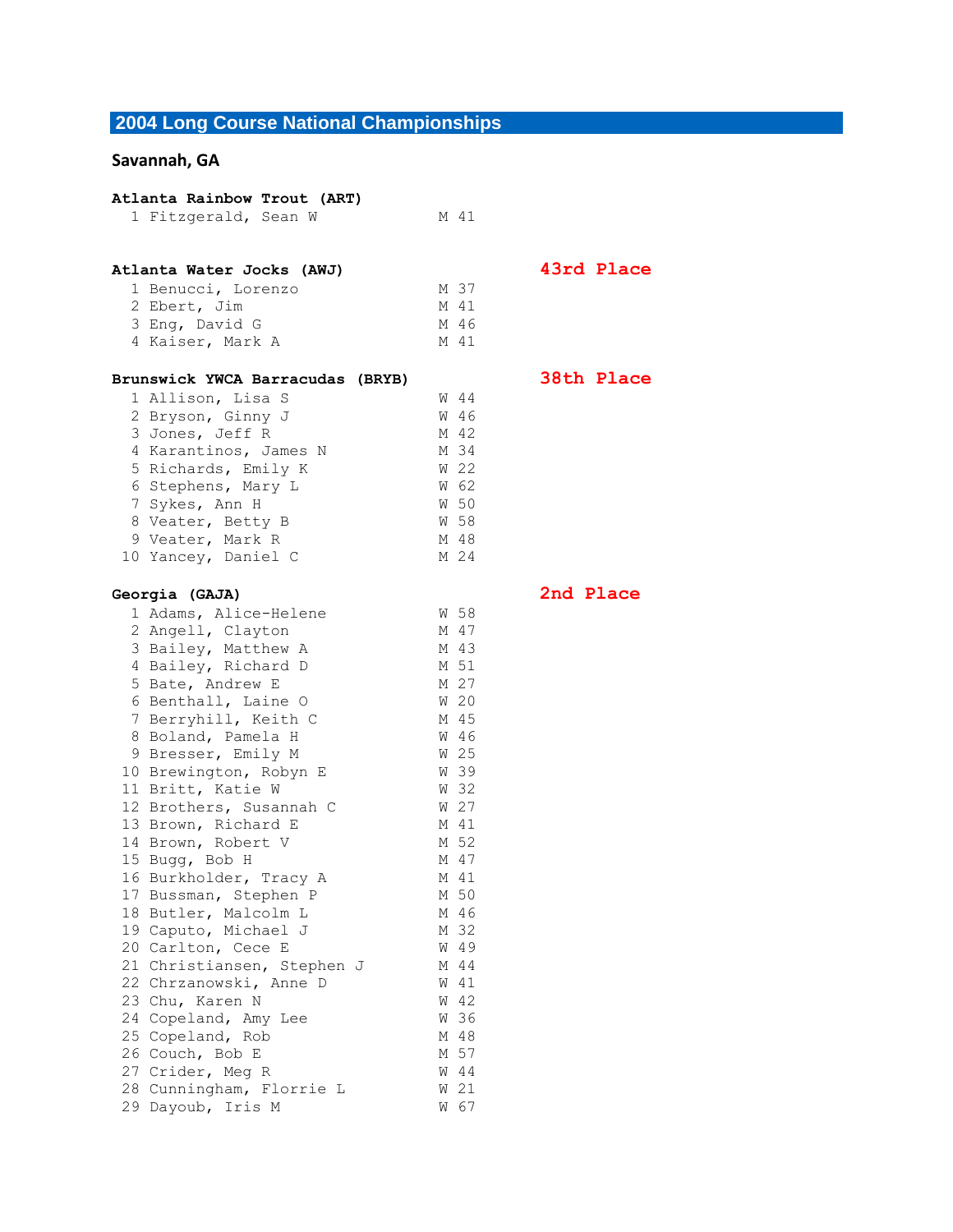|    | 30 Dayoub, Michael B    | М | 68     |
|----|-------------------------|---|--------|
|    | 31 DeLozier, Anna Ray   | W | 41     |
|    | 32 Denion, John M       | М | 42     |
|    | 33 Downing, Linda I     | W | 40     |
|    | 34 Dyer, Andy R         | М | 46     |
|    | 35 Eisner, David S      | М | 57     |
|    | 36 Ellwanger, David C   | М | 50     |
|    | 37 Farrell, Martin W    |   | M 27   |
|    | 38 Fennessy, John M     |   | M 26   |
|    | 39 Fetterolf, Kate      |   | W 54   |
|    | 40 Fields, John A       |   | M 48   |
|    | 41 Finney, Scott P      |   | M 29   |
|    | 42 Fishman, Jane F      |   | W 60   |
|    | 43 Foster, Jim          |   | M 37   |
|    | 44 Gfroerer, George L   |   | M 71   |
|    | 45 Goddard, Hannah L    | W | 25     |
|    | 46 Greely, Kathleen M   |   | W 44   |
|    | 47 Greene, Chris C      |   | M 42   |
|    | 48 Guda, Duncan A       |   | M 45   |
|    | 49 Harney, Craig F      |   | M 50   |
|    | 50 Harrison, Joel R     |   |        |
|    |                         |   | M 30   |
|    | 51 Heidt, Ron W         |   | M 43   |
|    | 52 Himbert, Allyson L   |   | W 26   |
|    | 53 Himbert, Oliver      |   | M 27   |
|    | 54 Hollebone, Amanda L  |   | W 28   |
|    | 55 Hollub, Michael B    |   | M 28   |
|    | 56 Houck, Jacqueline Z  |   | W 77   |
|    | 57 Hurst, Kim A         | W | 35     |
|    | 58 Jones, Cathy W       |   | W 33   |
|    | 59 Justice, Steve       |   | M 46   |
| 60 | Kester, Kris M          | W | 40     |
| 61 | Kidd, A Gordon          |   | M 84   |
| 62 | Kinner, Jeffrey B       |   | M 52   |
|    | 63 Koconis, Catherine J | W | 32     |
|    | 64 Lathi, Satish S      | М | 38     |
|    | 65 Laughlin, Patrick O  |   | M 50   |
|    | 66 LeClair, Dale A      | W | 35     |
|    | 67 LeClair, David W     |   | M 37   |
| 68 | Lotz, Bill              |   | M 55   |
|    | 69 Lotz, Condit         | W | 56     |
|    | 70 Lovell, Gilbert R    | Μ | 72     |
|    | 71 Marane, Bentley B    | W | 61     |
|    | 72 Mattson, Skippy      | W | 51     |
|    | 73 Mc Auley, Herb       | М | 82     |
|    | 74 Mc Clung, Bill       |   | M 65   |
|    | 75 Mc Gee, Beth O       | W | 42     |
| 76 | Mitchell, Jack          | М | 77     |
| 77 | Morris, Alexis L        | W | 22     |
| 78 | Mowers, Peggy Droze     | W | 42     |
| 79 | Musier, Reiner          | М | 44     |
| 80 | Myers, Stephen Douglas  | М | 40     |
| 81 | Nussbaum, Kemp          | М | $4\,0$ |
|    | 82 O'Rear, Casey D      | М | 30     |
|    | 83 Olsen, Maari E       | W | 35     |
|    | 84 Pakchar, Carol U     |   | W 49   |
|    | 85 Pakkala, Brian L     | М | 42     |
|    | 86 Parker, James        |   | M 50   |